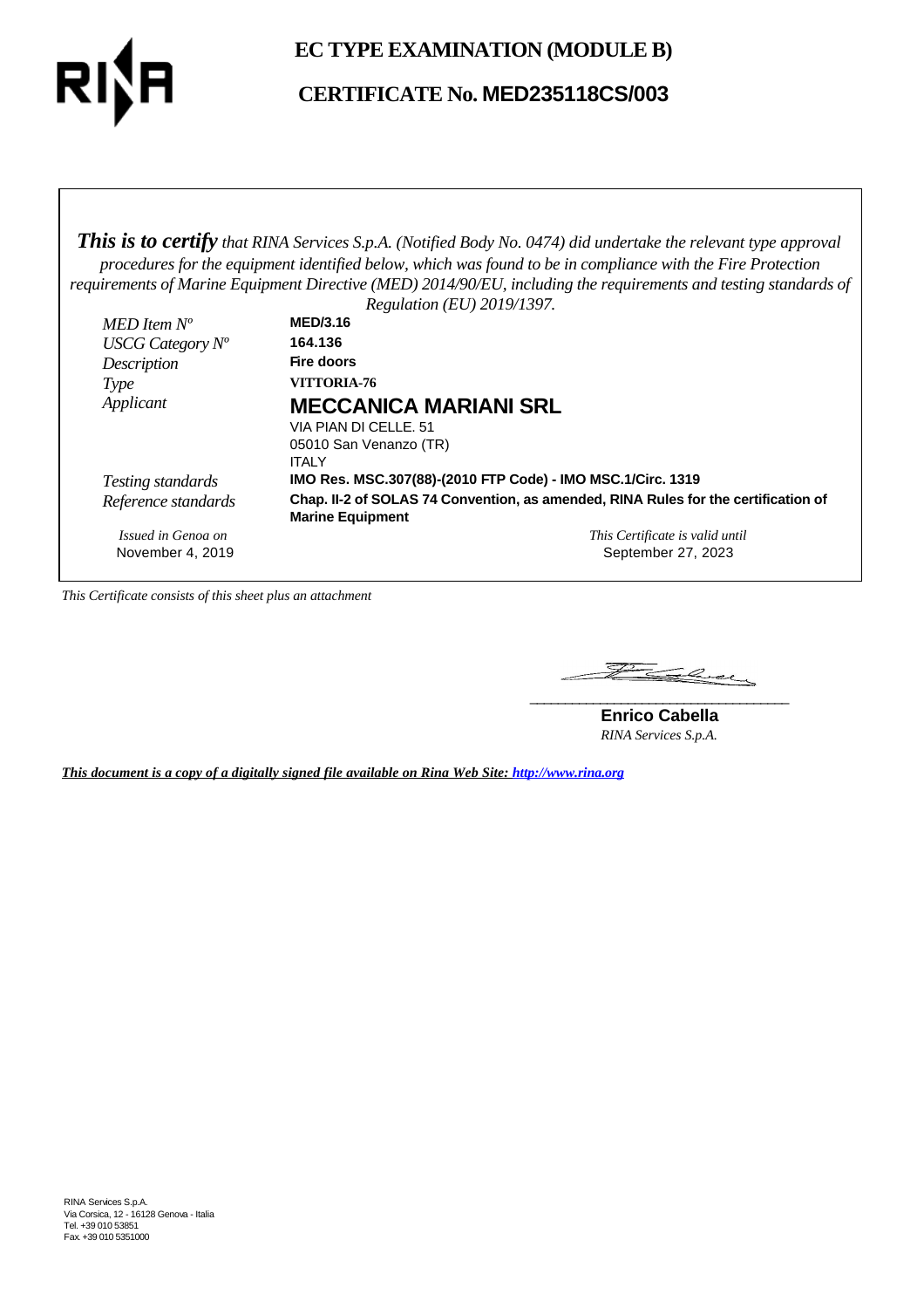

# **ATTACHMENT TO CERTIFICATE No. MED235118CS/003**

**Page 1 of 3**

#### *Manufacturer* **MECCANICA MARIANI SRL**

*Place of Manufacturer* VIA PIAN DI CELLE. 51 05010 San Venanzo (TR) **ITALY** 

### **Product description**

Single leaf hinged door with maximum clear light of 900x1900 mm (WxH) and having radiused corners with radius of 151 mm installed on an aluminium bulkhead. The leaf, having thickness of 89.5 mm and dimensions of 988x1988 mm (WxH) is composed of a steel plate 3 mm thick having the edges bended on the rabbet and of a steel sheet 2 mm thick, fitted in the opposite side. Between the two sheets is fitted the insulating material composed of one layer of mineral wool named ROCKWOOL SEAROX SL620, having thickness of 75 mm and density of 100 kg/m<sup>3</sup> fixed to the steel plate, 3 mm thick, by means of steel pins welded with density of 6 per  $m^2$ . Inside the leaf are fitted horizontal, vertical, and transversl stiffeners composed of steel tubulars, having dimensions of 40x30 mm and thickness of 2 mm welded to the steel plate having thickness of 3 mm. The leaf if fitted with a window having maximum clear light of 300x400 mm; the glass, type CONTRAFLAM MARINE A60 (manufacturer Sain Gobain), having thickness of 27 mm, is composed of four glasses and, in between, three thermoexpanding gel layers. The window frame is composed of steel profiles bolted to the leaf with M6 bolts fitted with pitch ranging from 86 up to 88 mm. Between the frame and the glass compound gaskets type Texil, having dimensions of 20x20 mm, are fitted; between the glass edges and the frame one layer of PROMAGUARD, 6 mm thick and having density of 240 kg/m<sup>3</sup>, is fitted and the glass is sealed by means of silicone type SIKA FIRE. The leaf is equipped with two lever closing devices; one that acts on 2 points on the exposed side, is actuated by and handle whereas the other that acts on three points on the unexposed side, is actuated by a clevis. The door frame is composed of a carbon steel angular having dimensions of 100x75x7 mm, bolted to the bulkhead by means of M16 bolts (pitch from 152 up to 486 mm), that makes the closure tight with the gasket fitted in the leaf bended edge. The leaf may be fitted, on the upper side, with external door check.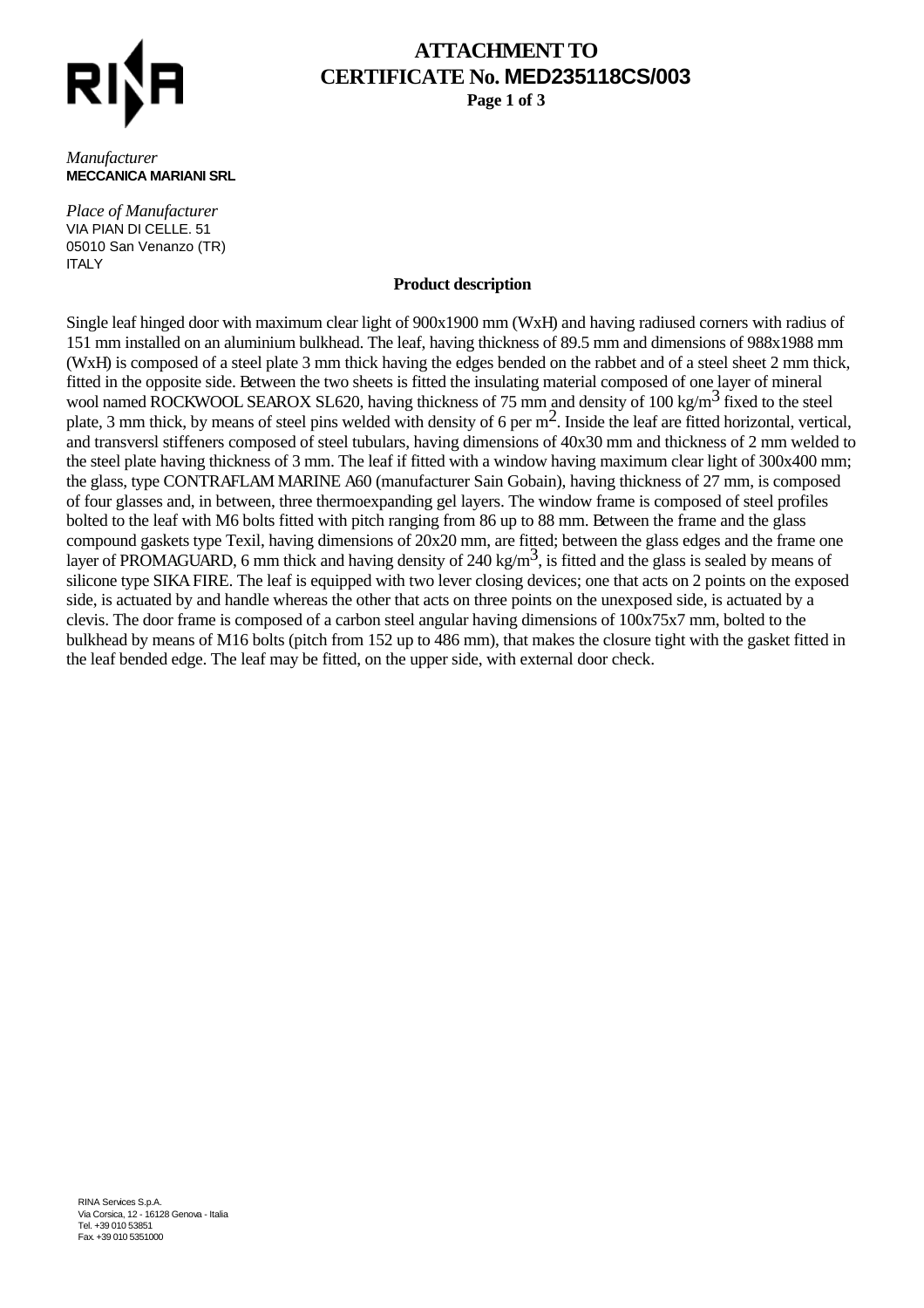# **ATTACHMENT TO CERTIFICATE Nr. MED235118CS/003**

**Page 2 of 3**

## **Field of application**

Fire resistant A-30 Class single leaf hinged door in compliance with IMO MSC.1/Circ. 1319 dated 11 June 2009. In this case the dimensions relevant to the height and with of the door may be increased of 15% provided that the surface area is not increased of more than 10%. This Class is confirmed also with the door closed only by means of the lever closing device that acts on 2 points on the side opposite to the hinges.

In case of doors in compliance to the "Agreement between the European Community and the United States of America", the present certificate is valid at the following conditions:

- doors without windows or with total window area no more than  $645 \text{ cm}^2$  in each door leaf

- maximum door size tested

- door used with a fire tested frame design

## **Reference documents**

Officina Meccanica Mariani drawings No. B-6261-900-76 dated 14 September 2018 approved on 26 September 2018 with endorsement No. LABS-1718.

### **Tests carried out**

Tests as per RINA Test Laboratory Report No. 2018CS012351 issued on 26 September 2018 according to IMO 2010 FTP Code Part. 3 and to IMO MSC.1/Circ. 1319 dated 11 June 2009.

This certificate annulls and replaces the certificate No. MED356718CS/001 dated 28 September 2018 due to mention of the additional requirements indicated on the "Agreement between the European Community and the United States of America"

*This document is a copy of a digitally signed file available on Rina Web Site: http://www.rina.org*